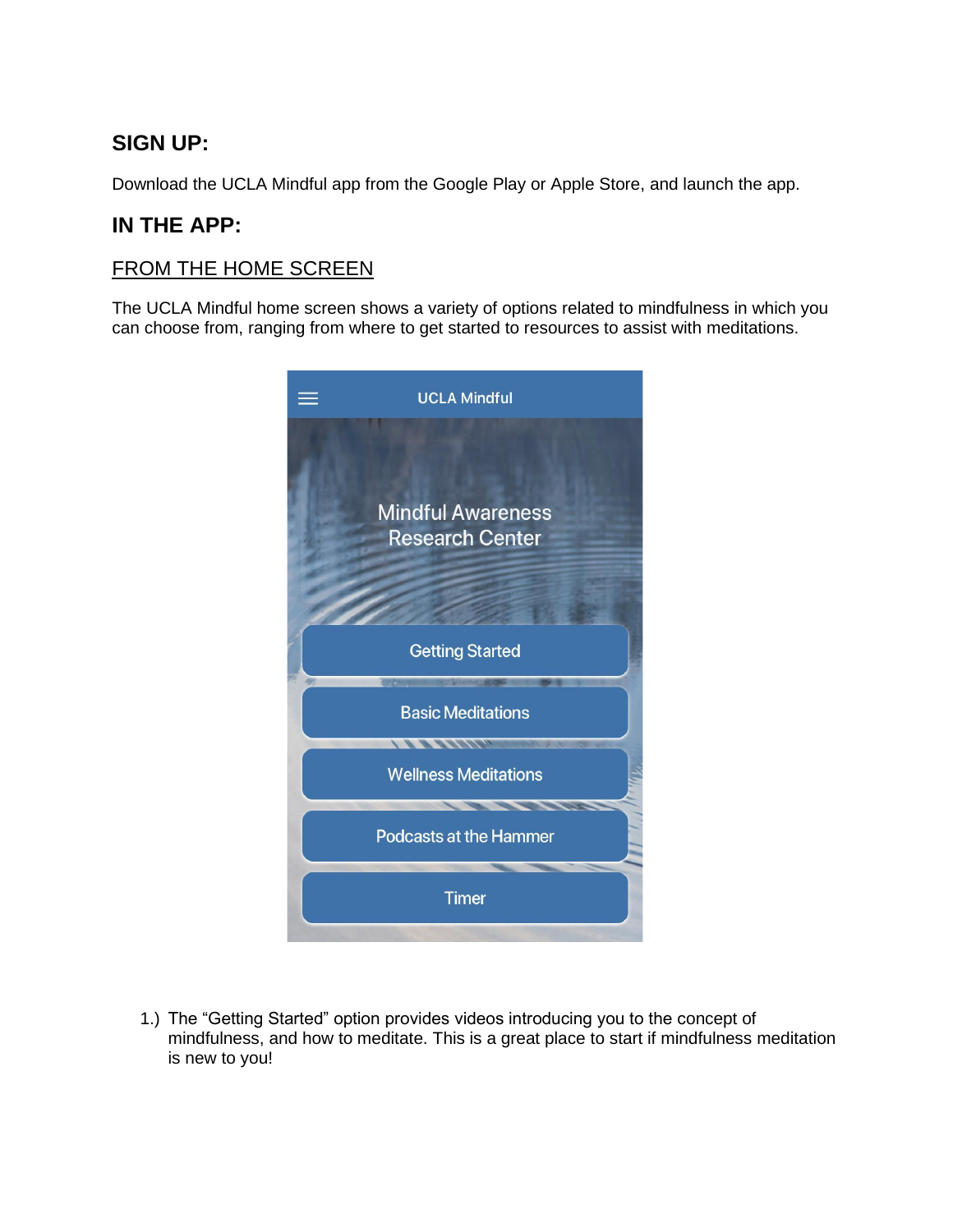2.) On the "Basic Meditations" option, you can choose from a list of introductory guided meditations ranging from just a few minutes to about 20 minutes. This is a great place to familiarize yourself with and practice your first meditations! To get started, click on the play button next to the guided meditation you wish to try.

| <b>Basic Meditations</b>                                                                                                         |  |
|----------------------------------------------------------------------------------------------------------------------------------|--|
| For an introduction to mindfulness meditation that<br>you can practice on your own, listen to these guided<br>meditations below. |  |
| Recorded by UCLA MARC's Director of Mindfulness<br>Education, Diana Winston; Spanish versions by Eric<br>Lopez Ph.D.             |  |
| For a more in-depth class experience, see our 6-<br>week online classes.                                                         |  |
| English<br>Español                                                                                                               |  |
| <b>Breathing Meditation</b><br>5 mins<br>Breath, Sound, Body Meditation<br>12 mins                                               |  |
| <b>Complete Meditation Instructions</b><br>19 mins                                                                               |  |
| Meditation for Working with Difficulties<br>7 mins                                                                               |  |
| Loving Kindness Meditation<br>9 mins                                                                                             |  |
| <b>Body and Sound Meditation</b><br>3 mins                                                                                       |  |

3.) "Wellness Meditations" provide you with short, guided meditations that target health and wellness if you are experiencing health-related difficulties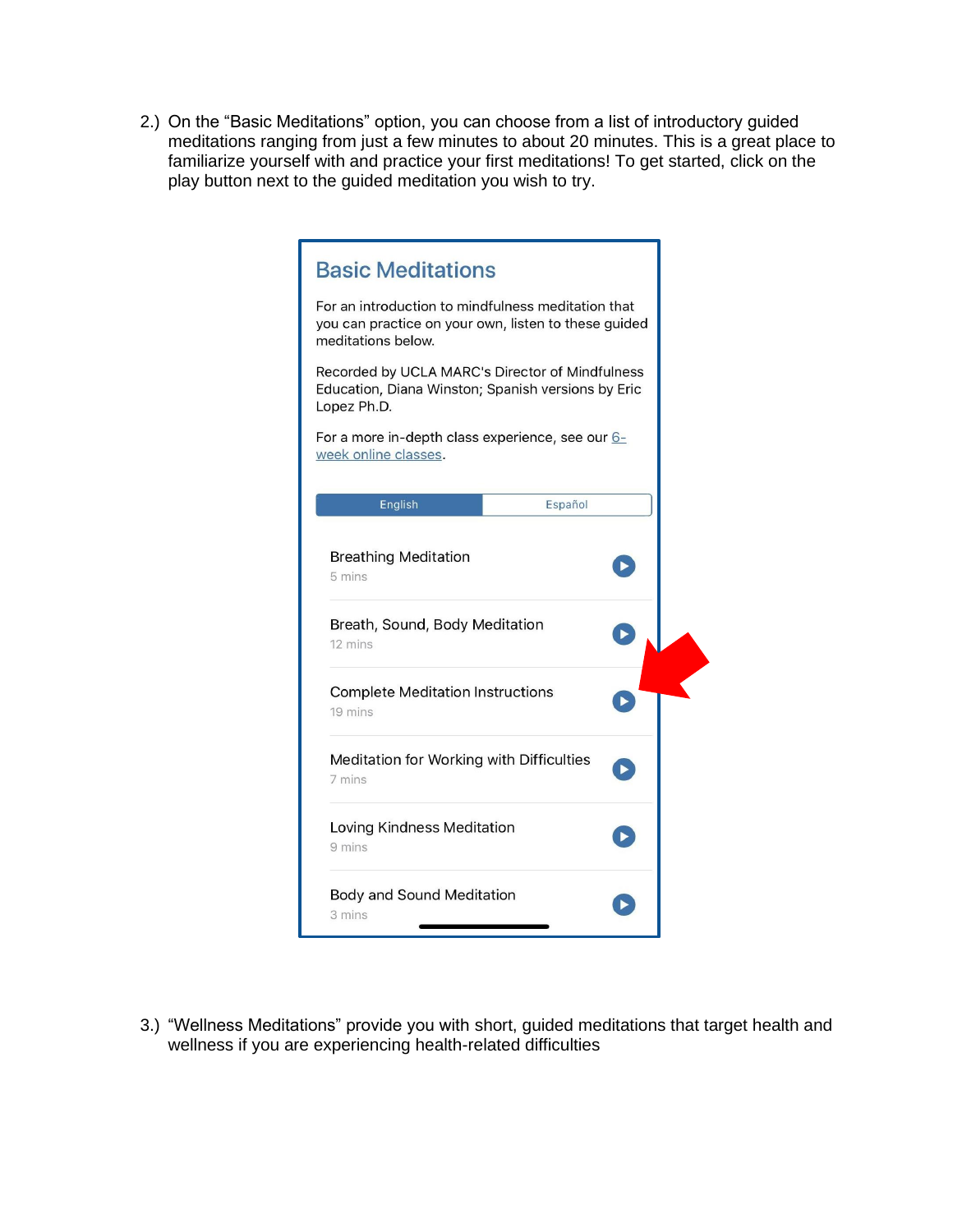4.) Under "Podcasts at the Hammer," you can listen to the latest podcasts from UCLA's Hammer Museum, led by the Director of Mindfulness Education, Diana Winston! You can click on "All Available Podcasts" at the bottom to hear all available podcasts and you can bookmark your favorite podcasts by clicking on the bookmark icon on the top right of the podcast screen. You can listen to these saved podcasts again later under "Bookmarked Podcasts."



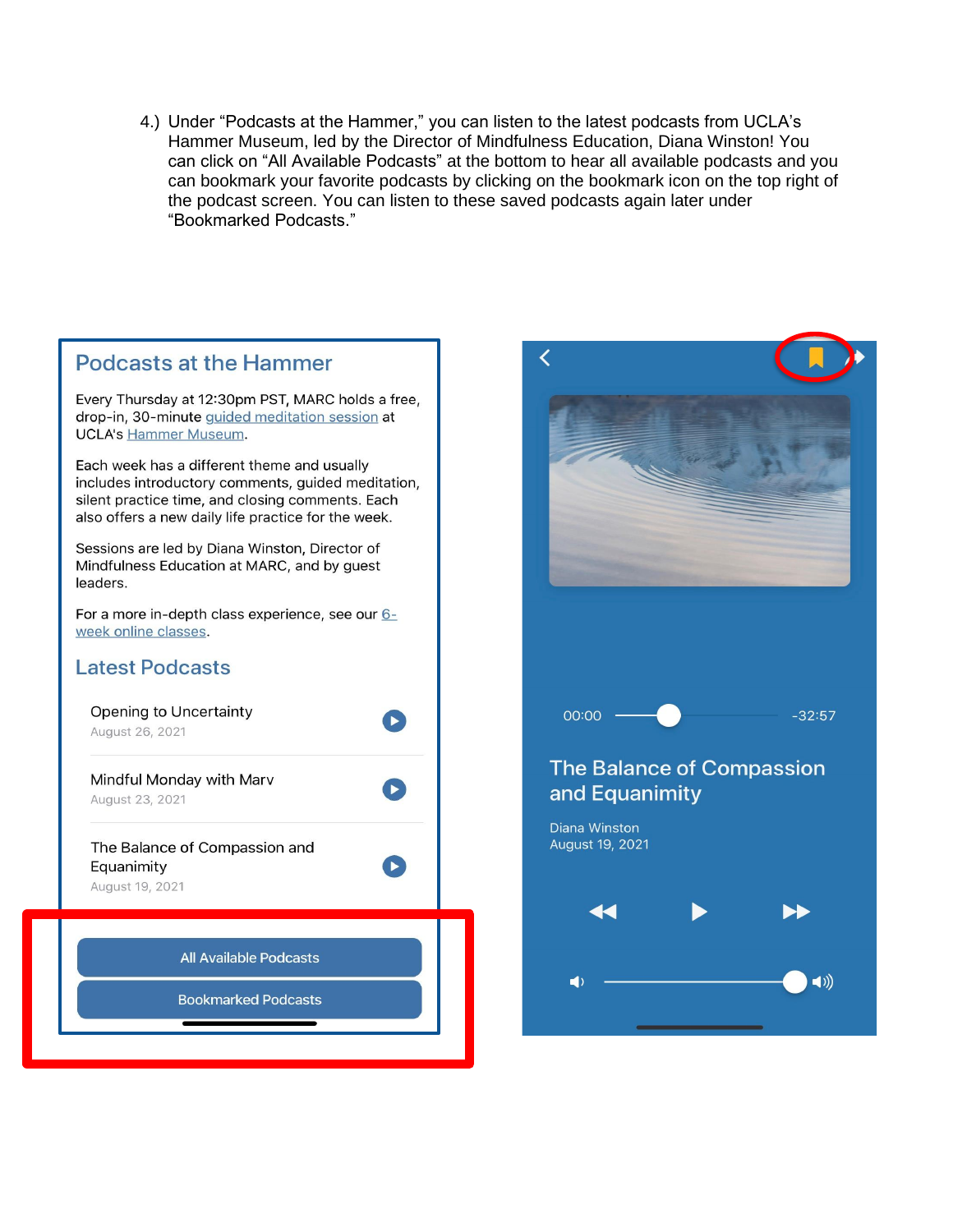5.) The "Timer" function allows you to practice meditation on your own by setting a timer for yourself for the amount of time you wish to meditate. You can choose from 2 minutes, 5 minutes, 10 minutes, or create a custom time that meets your needs. Choose the time length you desire and click "start" to begin the timer.



You should hear a bell sound at the start and end of the timer. Please make sure to raise the volume on your device to hear it, and also allow app notifications to get notified when it's done.